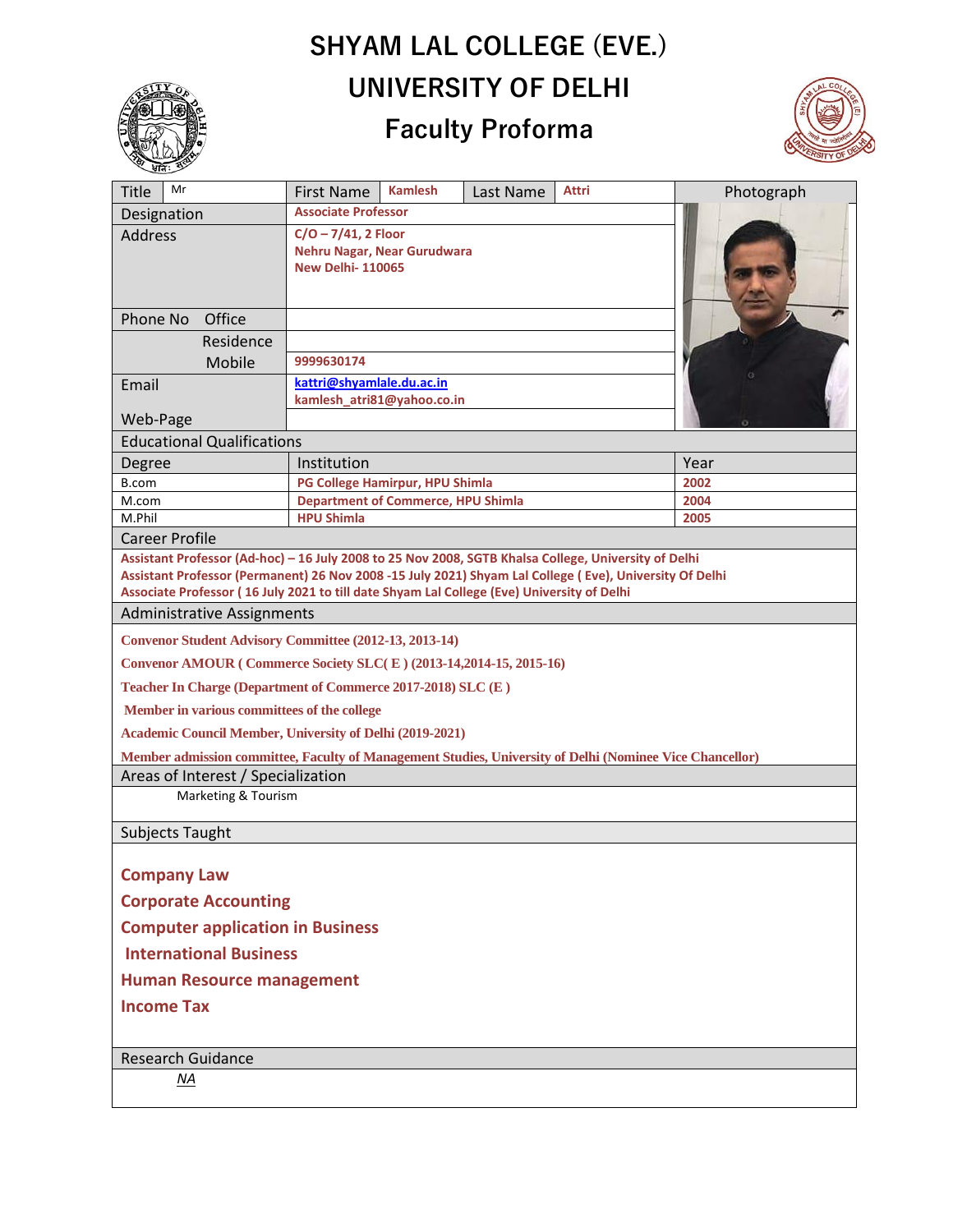Publications Profile

- 1) Economic contributions of Tourism In India: An appraisal ISSN NO 0975-4954 ( Third Author )
- 2) Niche Tourism : Sustainability and marketing strategies ISSN NO-2278-8379 ( Second Author)
- 3) Strategies for holistic development of Tourism Industry in India: A case study of Himachal Pradesh. ISSN NO – 0973-824X (Second Author)
- 4) Exploration of potential for development of Dark Tourism in India. ISSN NO- 2320-7132
- 5) ( Corresponding Author)
- 6) Corporate governance in Indian Banking sector : A hierarchal Approach. ISSN NO 2395- 1737 ( First Author)
- 7) Technological innovation and corporate governance in Indian Banking sector. ISSN NO-2395-7069 ( first author)
- 8) Contribution of HPTDC in the growth of travel and tourism industry of Himachal Pradesh. ISSN NO – 2231-167X ( Sole Author)
- 9) Tourism potential in Himachal Pradesh: An overview. ISSN NO- 2581-7930 ( Sole Author)

Conference Organization/ Presentations

- *1) Presented paper titled "Green Tourism" in second annual national conference on climate change and water at Suresh Gyan Vihar University Jaipur. 18th & 19th October 2013.*
- *2) Presented paper titled " Community based Eco tourism in Himachal Pradesh" In National seminar on Tourism for communities & Communities for tourism at Maharaja Agarsen University Baddi HP. 20th September 2014.*
- *3) Presented paper titled "Customer satisfaction and customer loyalty in Tourism sector" in ITHC National conference on Tourism for all- Promoting Universal Accessibility at Indira Gandhi University Meerpur Rewari Haryana. 24th September 2016.*
- *4) Presented paper titled " Oral Literature as the vedas and wisdom literature of shudras and Tribals" in International conference on Hagiography Humanism and caste Hierarchy in Bhakti Movement organized by Department of Hindi and English Shyam Lal College (Eve) University of Delhi.20th &21st October 2016.*
- *5) Presented paper titled "Development of ISM linkages in Himalayan Tourism Industry" in International conference cum workshop on sustainable entrepreneurship development practices in tourism and hospitality sector in Himalayan states organized by Center for mountain tourism and hospitality studies Hemvati Nandan Bahuguna Garhwal central university at GMVN Rishikesh.28-30 April 2017.*
- *6) Presented paper titled " Dr Ambedkar and his socio economic ideas" I Two day International Seminar organized by Department of political scienced Shyam lal College (Eve) University of Delhi at ARC auditorium ILLL, University of Delhi. 14th & 15th Feb 2017*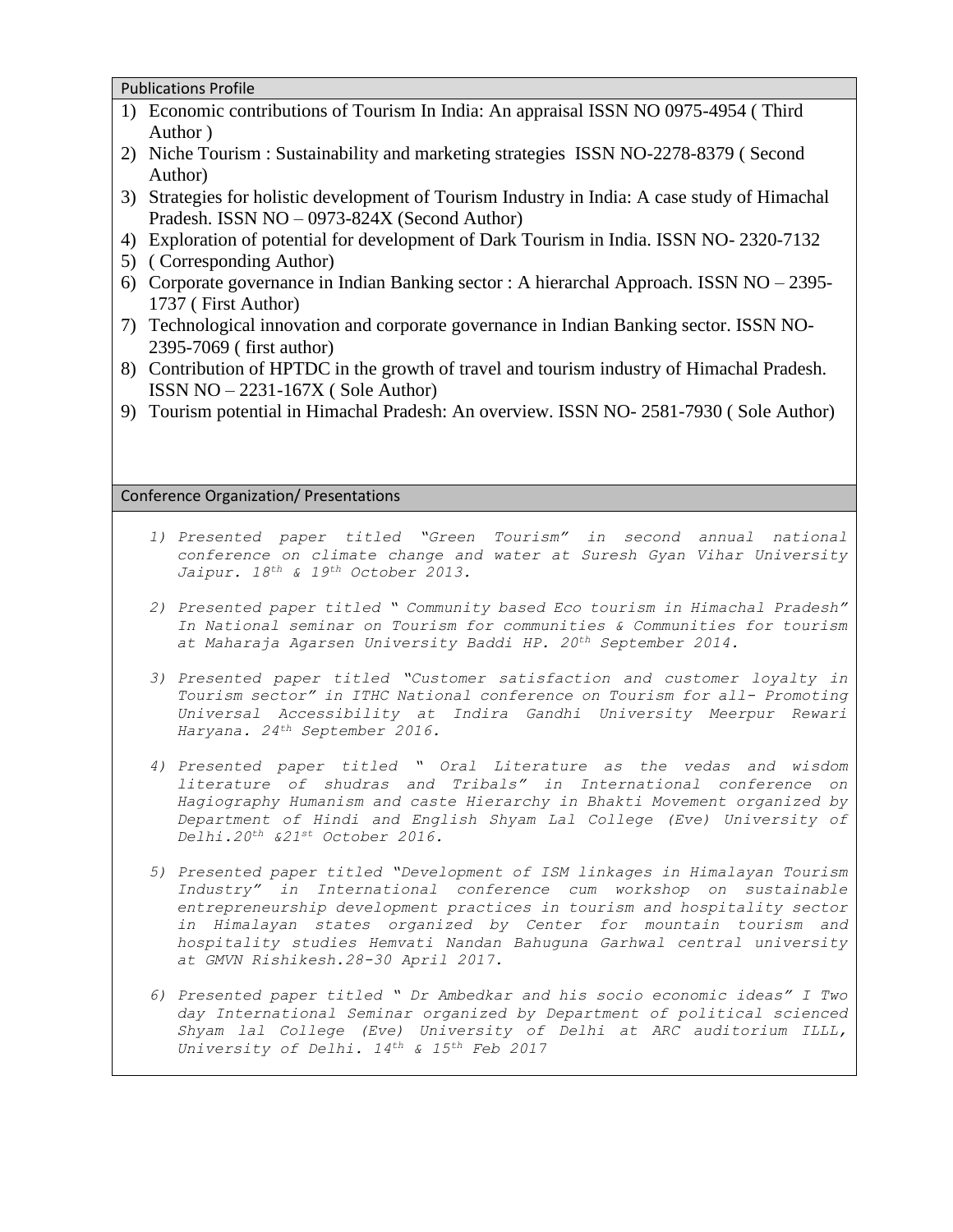- *7) Presented paper titled "Commerce Education in India : challenges and trends" in one day seminar organized by Department of commerce in Collaboration with IQAC Shyam Lal College( Eve). 10th August 2017.*
- *8) Presented paper titled " Development of extended tourism in Himachal Pradesh through destination discontinuity" in 3rd International conference on Development aspects in tourism & hospitality sector at Bhikaji Cama Subharti Institute of Hotel Management, Subharti University Meerut. 2 nd & 3 rd December 2017.*
- *9) Presented paper titled " Incredible India: SWOT analysis of Tourism Sector" in 3rd International conference on Development aspects in tourism & hospitality sector at Bhikaji Cama Subharti Institute of Hotel Management, Subharti University Meerut.2 nd & 3rd December 2017*
- *10) Presented paper titled " The economic Contribution of tourism Industry in India : An appraisal" in 8th India International Hotel, Travel & Tourism Research Conference at Banarsidas Chandiwala Institute of Hotel Management & Catering Technology, New Delhi.16th & 17th Feb 2018*
- *11) Presented paper titled " Flexible strategies for sustainable tourism development in Himachal Pradesh" in 10th International Conference on strategies for promoting inclusive development organized by Dr Bhim Rao Ambedkar College, University of Delhi.17th & 18th march 2018.*
- *12) Presented paper titled" Robots as a social distancing tool in travel & hospitality sector during covid -19" In national conference on Research & Innovation in commerce Management and social sciences for sustainable National development organized by Faculty of commerce & business Studies Motherhood University, roorki. August 14,2021 (Online Mode)*
- *13) Presented paper titled " Impact of Artificial Intelligence & service Robots in Tourism & Hospitality sector : Current use & future trends" in International conference on advances in Management and technology for sustainable Development( ICAMTSD21) organized by H.P Institute of Public administration, govt of Himachal Pradesh. 4th & 5th September 2021( online Mode)*

Research Projects (Major Grants/Research Collaboration)

NA

Refresher course/ FDP/WORKSHOP ATTENDED

**1)Participated in Partners in Learning Teacher Training Program conducted from August 31 to September 11,2009 organized by Microsoft with ILLL, university of Delhi.**

**2) Successfully completed UGC sponsored Orientation Programme by Academic Staff College, HPU Shimla from 02/03/2010 to 29/03/2010.**

**3)Successfully completed UGC sponsored Refresher course in Commerce & Management by Academic Staff College, Jamia Millia Islamia New Delhi from 22 October to 12 November 2013.**

**4)Participated in National Faculty Development Program organized by the Centre for Ethics & values Ramanujan College, New Delhi from 15 December to 21 December 2017.**

**5)Successfully completed One week Faculty Development Programme on Marketing Research organized by IQAC Shyam Lal College ( Eve) from 21 August to 26 August 2017.**